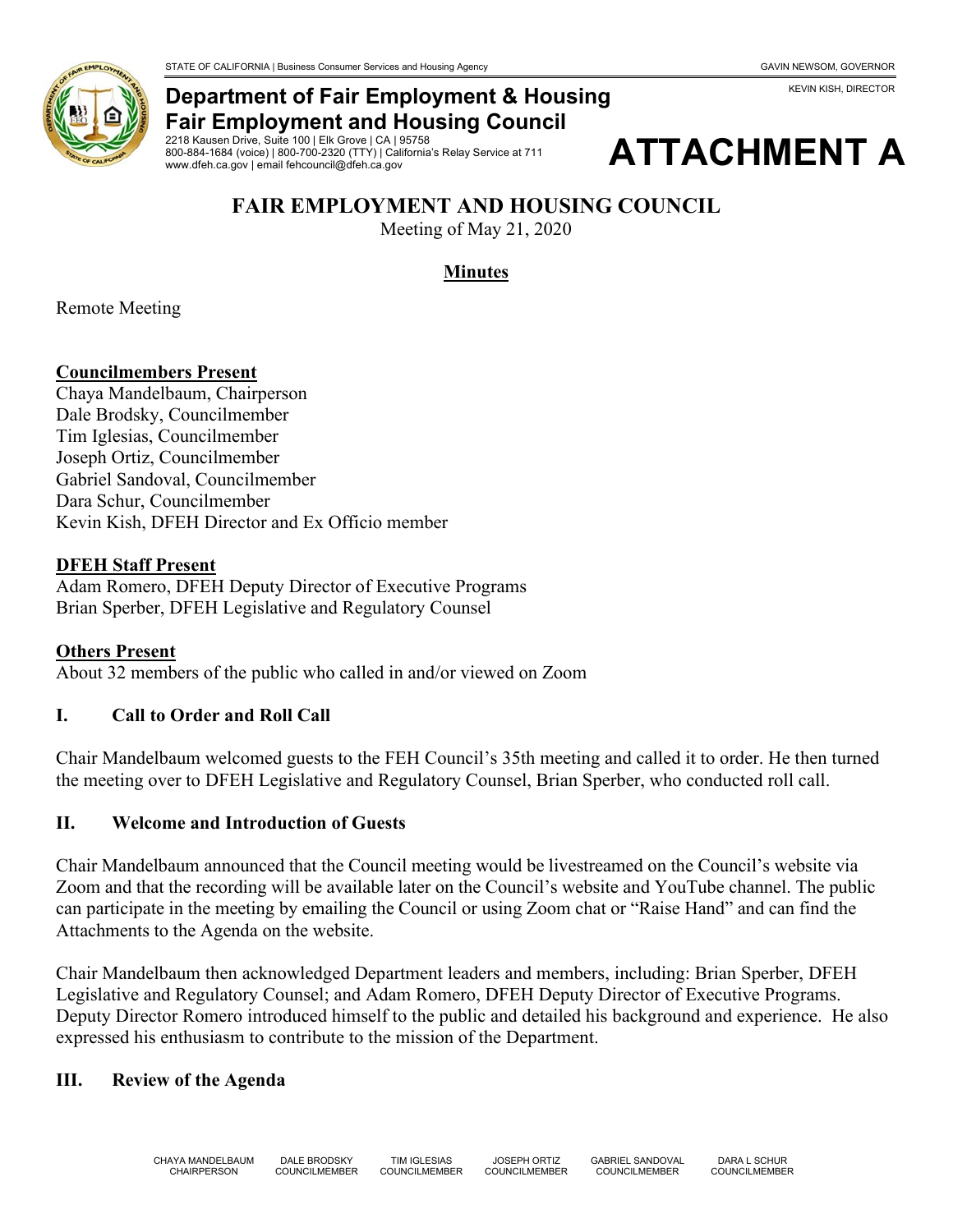Chair Mandelbaum noted that hard copies of the agenda and its attachments were available on the Council's webpage. He then reviewed the agenda for the meeting.

Chair Mandelbaum announced the highlights of the meeting, which included:

- Consideration of Unmodified Text of Employment Regulations Regarding Criminal History, the California Family Rights Act, and the New Parent Leave Act.

# **IV. Approval of the Minutes**

# Attachment A: Minutes from February 25, 2020, Meeting of the Fair Employment and Housing Council

Chair Mandelbaum reviewed the minutes of the February 25, 2020, meeting. During that meeting, the Council considered and voted to initiate a rulemaking action for Housing Regulations Regarding Definitions; Intentional Discrimination; Discriminatory Advertisements, Statements, and Notices; Consideration of Income; Residential Real Estate-Related Practices; and Disability; considered and adopted Modifications to Employment Regulations Regarding Criminal History, the California Family Rights Act, and the New Parent Leave Act; considered and voted to finalize Unmodified Text of Employment Regulations Regarding Religious Creed and Age Discrimination; and considered and voted to initiate a rulemaking action on revised Government Code Section 11135 Regulations. Chair Mandelbaum asked for public comments on the minutes, and receiving none, the Council voted to approve the minutes unanimously.

# **V. Councilmembers' Reports**

Chair Chaya Mandelbaum and Councilmembers

Councilmember Ortiz reported that the Office of Administrative Law approved the Employment Regulations Regarding Religious Creed and Age Discrimination, and the regulations will go into effect on July 1, 2020.

Councilmember Schur noted that she participated in two of DFEH's fair housing regulations webinars and commended DFEH for their work on the webinars. She also noted that the webinar presentations are available to the public on DFEH's website.

Councilmember Iglesias noted that he also participated in one of DFEH's fair housing regulations webinars, as well as a national webinar on criminal history in housing where he informed them of California's regulations on the topic.

# **VI. Department of Fair Employment and Housing Report**

Kevin Kish, Director, Department of Fair Employment and Housing

Director Kish thanked the staff of DFEH for their flexibility in migration to telework during the current pandemic. He also acknowledged two recent settlements: (1) an Unruh Civil Rights Act case regarding discrimination based on immigration status, which settled for \$250,000; and (2) the first case filed by DFEH under civil code 51.9, which prohibits sexual harassment in business services and professional relationships, resulting in a \$1.8 million settlement. He then turned the meeting over to Deputy Director Romero for further updates.

Deputy Director Romero reported that DFEH has launched several outreach initiatives, including: online, interactive sexual harassment and abusive conduct prevention training for non-supervisory employees; new outreach materials regarding combatting hate crimes during the coronavirus pandemic, available in twelve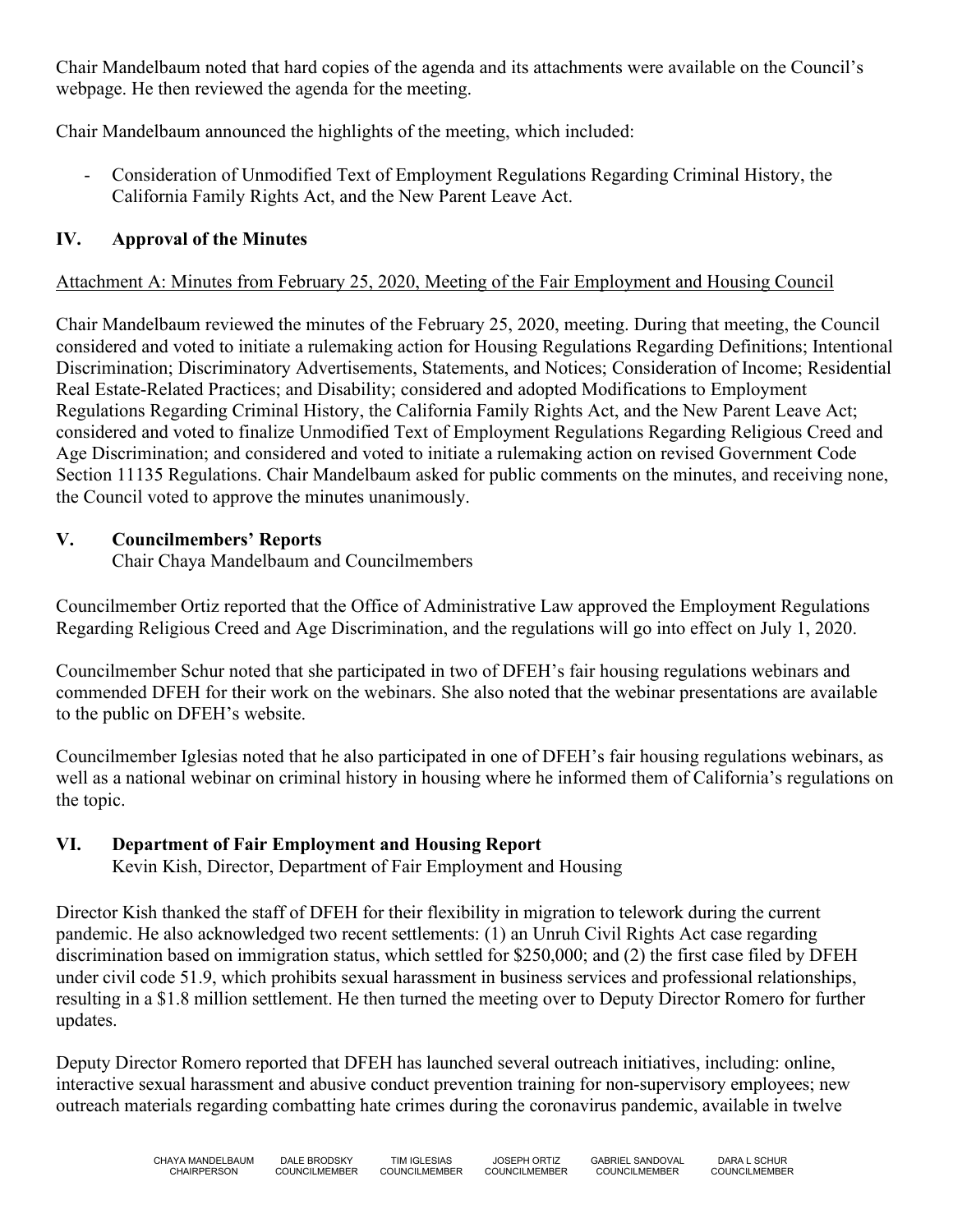languages; new outreach resources regarding fair housing and criminal history, available in six languages as both a fact sheet and a FAQ document; and new outreach resources regarding discrimination and harassment in shelters, available in six languages, which is being mailed to shelters and local governments across California.

### **VII. Consideration of Unmodified Text of Employment Regulations Regarding Criminal History, the California Family Rights Act, and the New Parent Leave Act** Chair Chaya Mandelbaum and Councilmember Joseph Ortiz

Attachment B: Unmodified Text of Employment Regulations Regarding Criminal History, the California Family Rights Act, and the New Parent Leave Act

# A. Discussion by Council

Chair Mandelbaum noted that the subcommittee did not make any additional modifications to the regulations since the last Council meeting as a result of public comment and addressed one untimely comment submitted earlier in the day.

Councilmember Brodsky recommended DFEH include a section in its Criminal History FAQ regarding what constitutes a conditional offer.

# B. Public Comment

A Zoom comment came in asking how right-to-sue letters are being issued. Director Kish explained how rightto-sue letters are issued and recommended the individual email DFEH for more in-depth discussion.

C. Action by Council

The Council unanimously approved the text, authorized DFEH staff to submit it to the Office of Administrative Law, and authorized DFEH staff to make non-substantial changes if required by the Office of Administrative Law.

# **VIII. Update from Subcommittee Regarding Hate Violence**

Councilmembers Dale Brodsky and Joseph Ortiz

A. Discussion by Council

Councilmember Ortiz announced that due to the current pandemic, the public hearing in the Inland Empire projected for June 2020 has been tentatively rescheduled for September 21. He and Councilmember Brodsky also noted that Professor Levin from the Center for the Study of Hate and Extremism, local law enforcement, Fair Housing Council of Riverside County, and the California Department of Justice are confirmed participants in the hearing along with other speakers.

# B. Public Comment

None.

**IX. Update from Employment Regulations Regarding Harassment Prevention Training Subcommittee** Chair Chaya Mandelbaum and Councilmember Gabriel Sandoval

## A. Discussion by Council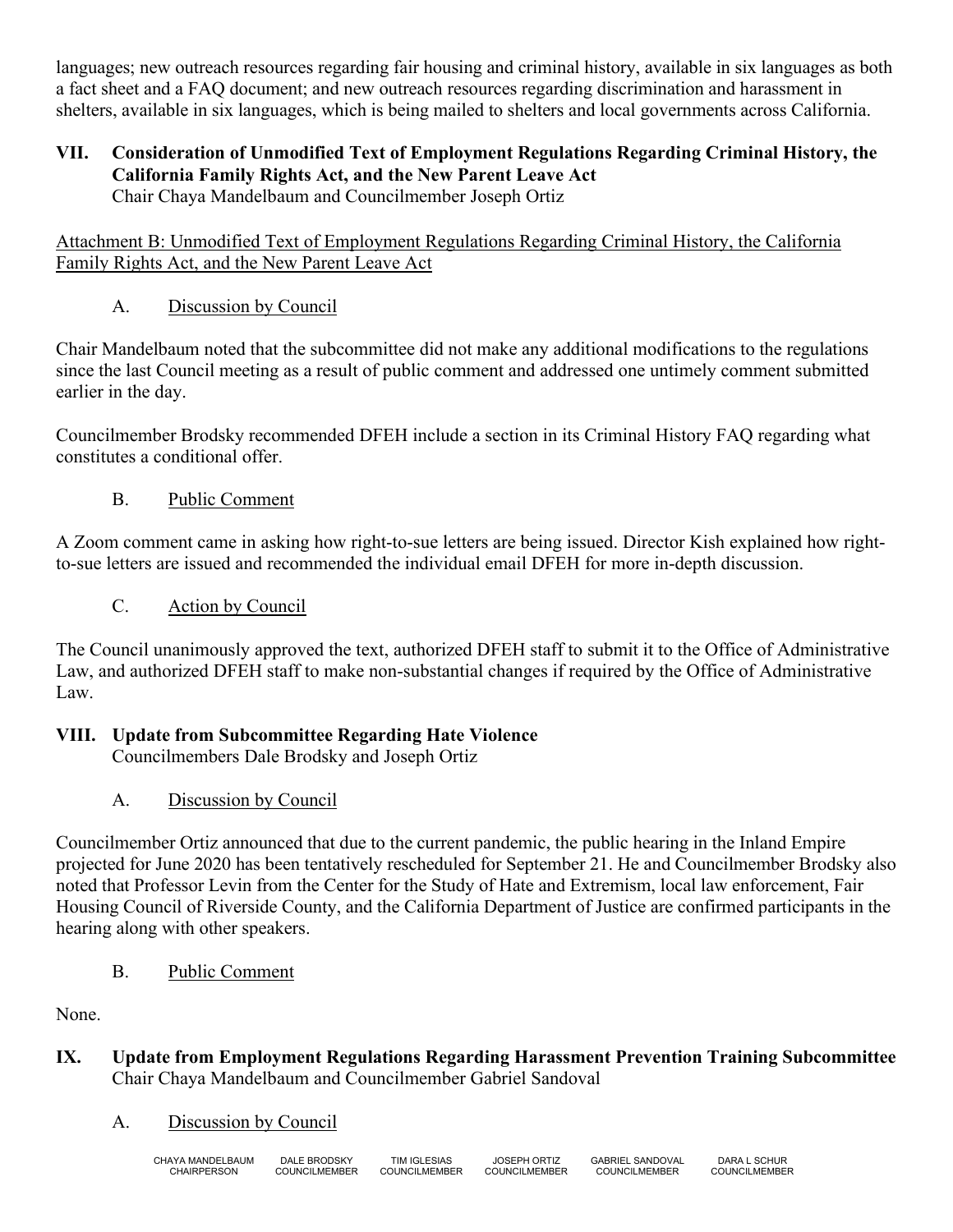Chair Mandelbaum noted that the interactive sexual harassment and abusive conduct prevention training for non-supervisory employees was made available online by the DFEH, and he is anticipating that regulatory guidance will be available in the coming months. He also stated that they expect to have a public hearing on these regulations in August or September 2020.

B. Public Comment

None.

- **X. Update from Housing Regulations Regarding Definitions; Intentional Discrimination; Discriminatory Advertisements, Statements, and Notices; Consideration of Income; Residential Real Estate-Related Practices; and Disability Subcommittee** Councilmembers Dara Schur and Tim Iglesias
	- A. Discussion by Council

Councilmember Schur noted that the subcommittee is finalizing documents for submission to the Office of Administrative Law.

B. Public Comment

The California Apartment Association thanked the Council for its work and looks forward to engaging with the Council on these regulations.

- **XI. Update from Government Code Section 11135 Regulations Subcommittee** Councilmembers Dale Brodsky and Dara Schur
	- A. Discussion by Council

Councilmember Schur reported that the subcommittee is making progress on the initial statement of reasons and hopes it will be completed in the coming weeks.

B. Public Comment

A Zoom comment came in asking if it is too early to submit comment on the Government Code Section 11135 Regulations. Councilmembers informed the commenter to await the formal public comment period or to resubmit earlier comments during the formal comment period.

# **XII. Update from Criminal History & Employment Hearing Subcommittee**

Chair Chaya Mandelbaum and Councilmember Gabriel Sandoval

A. Discussion by Council

Councilmember Sandoval noted that the subcommittee met with Legal Aid at Work regarding partnering for a future public hearing on the Fair Chance Act, and future meetings are scheduled to continue the planning discussions.

Chair Mandelbaum added that they hope to hear from individuals regarding licensing obstacles and solutions, the Richmond ordinance on criminal history, and from academics regarding recidivism research.